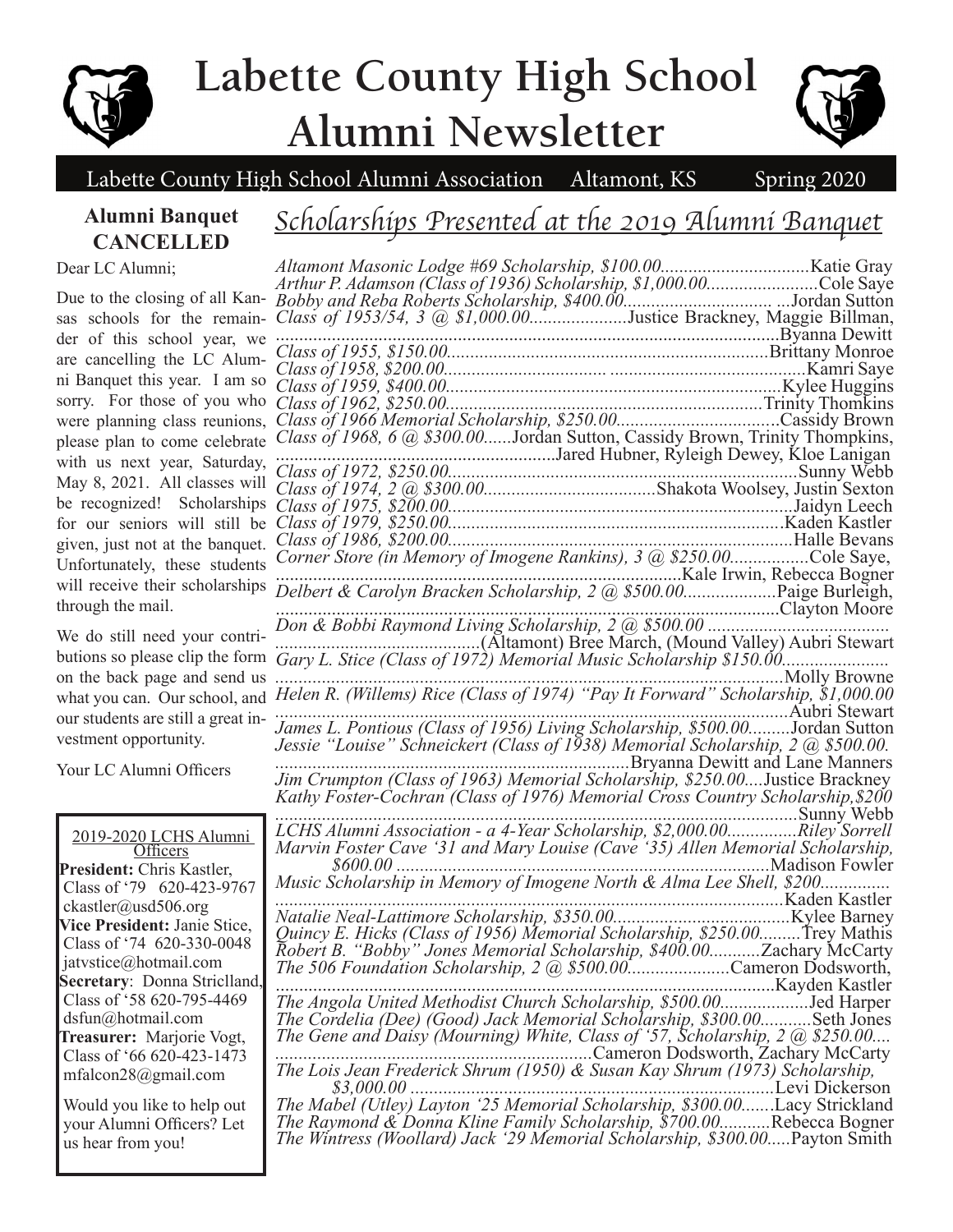### **From Your President**

### *Alumni, you can make a difference.*

 Alumni, it is my pleasure to serve as President of our Alumni Association again this year. As the time from my graduation gets farther away each year, the memories I collected during my years as a Grizzly are as vivid today as they were all those many years ago. What I really like about my memories from high school is that I am always young, trim and fit. I felt like I could conquer the world and college was affordable.

 What is different now from that time is the cost of college. Students go into great debt just to get a bachelor's degree and even more if they change majors or get a master's degree. To that end, we have wonderful alumni that are passionate about making a difference for our young people, seeing them succeed as you give faithfully to the Alumni Association. Every year you support us with donations to sustain our scholarship fund, to fund our operating and mailing cost, as well providing the Sunshine Fund, which pays some expenses for students who cannot afford them.

 Your contributions help keep our Grizzly tradition of excellence strong and proud. At times it seems as though everyone is asking for your hard-earned dollar, but in order to sustain and improve the quality of our schools, and provide scholarships we need your help.

 This is our opportunity to give back. In the past, our alumni has always stepped up to provide scholarships, or donated large sums of money for a specific project. If you would like a list of the district needs or any other project or program that needs funded, please let us know. We would be happy to provide you with the opportunity to make a difference.

Remember, Alumni can make a difference. Thanks for all that you do!

Chris Kastler-Class of 1979

### **Principal's Message**

#### Greetings LCHS Alumni:

 Labette County High School remains a special place - a place where what's best for kids is happening on a daily basis. A place where "Everyone is Someone" as Mr. "Slick" Norris, the 10th Principal at LCHS, was heard to say to students as they walked these hallowed halls, and we continue to emphasize that ideal today. Labette County is a school with a great learning environment where teachers and staff truly care about kids, and our parents and surrounding communities support the school and are committed to seeing it remain a special place.

 I am truly humbled by the opportunities I have been afforded here, both as a student and as a professional. Our mission is clear at Labette County: to combine high academic standards with "top-notch" Vocational opportunities / to combine the proud tradition of the past with a vision toward future college and career opportunities / to encourage and develop relationships that move students toward becoming successful, respectful, responsible citizens, and moral decision makers. This mission really hasn't changed much since the formation of LCCHS. The "Educational Philosophy" contained in the LCCHS catalog of 1948-49 states "The student must be taught industry, respect for …property, … the rights of other people, …and themselves. The secondary school is to help build a foundation for a better life."

 Students at Labette County graduate with more than a high school diploma. They have the opportunity to graduate with a Certification in one of 10+ areas attained through enrollment in one of our 10 Career and Technical Education pathways. They will graduate with "soft skills" - such as respect, grit, perseverance -that are needed to be successful in the work and/or college environment. Students are exposed to many career fields through job shadowing, facility tours, and local business leader speakers while here at Labette County.

 The best part about Labette County High School is still the people and how much they care about this place and each other. The teachers and support staff at LCHS have a passion for seeing our students be successful, both here at LC and in their adult lives. One of the keys to student success is making sure that all of a student's needs (food, shelter, emotional, and physical) are being met so that they can come to school and learn. One way LCHS is showing that passion and caring for kids is by setting up an area on the third floor of Haury Hall that we call H.O.M.E. – Helping Others Manage Everyday. It is a place where students can go to do laundry, take showers, and obtain food and clothing to address the physical needs they might have. It will also become a place for our Counselors, Therapists, and Social Workers to address life skills and meet the emotional and mental health needs of our students.

 As always I look forward to seeing and visiting with you at the Alumni Banquet in May and being surrounded by all of that "Grizzly Pride" once again.

Shane Holtzman, Principal-Class of 1988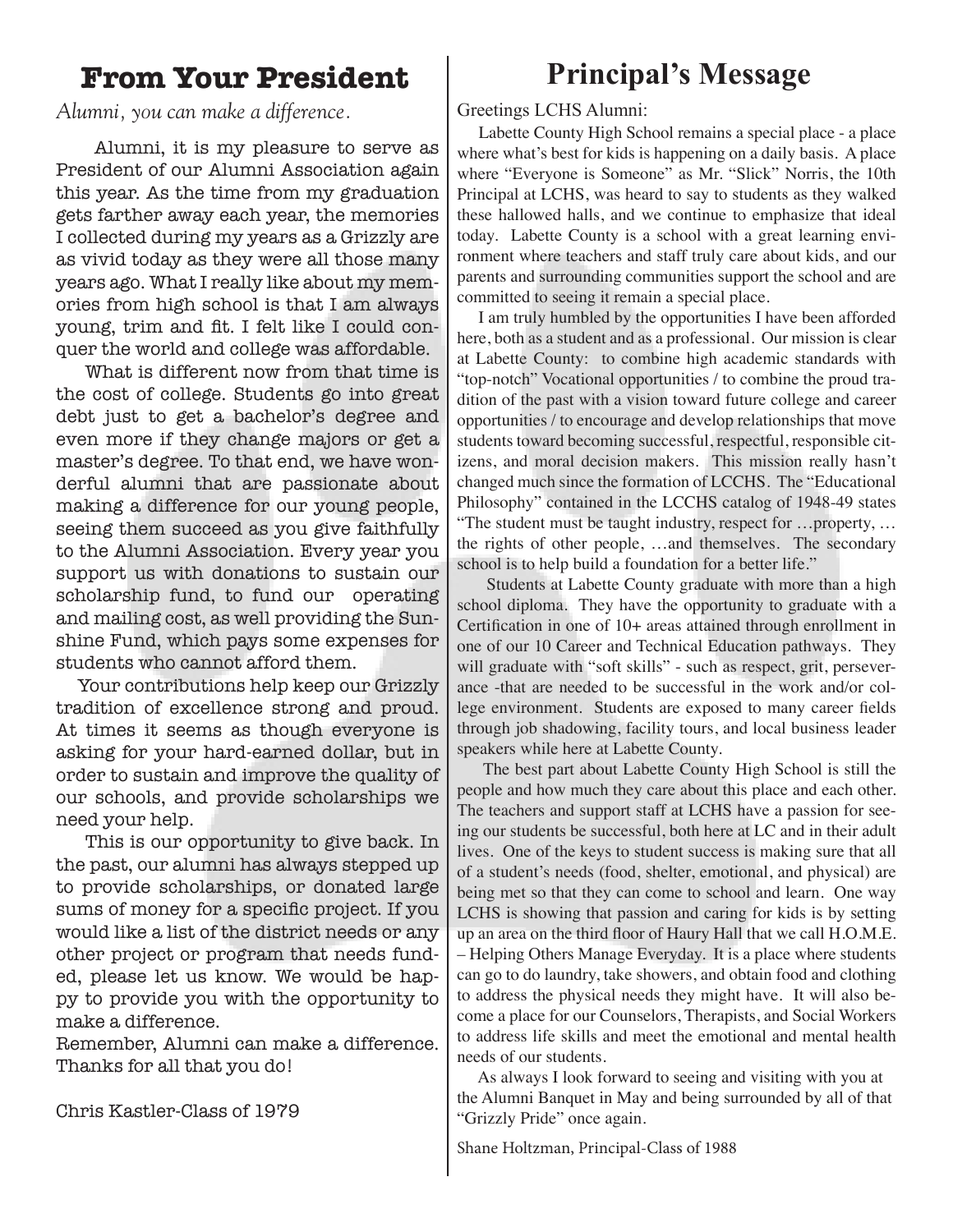### The 506 Foundation Inc.

The Purpose: We are a 501(c) (3) nonprofit organization whose mission is to foster excellence in education by funding programs that enhance the capabilities of USD 506 schools to stimulate students' acedemic achievement and enrich the learning environment.

The Goal: We shall engage in programs and activities benefiting the education of the youth in Labette County, Kansas, and to endow funds to enhance the quality of education provided by USD 506.

The Objective: We will concentrate on building endowment and serving as a repository for memorial and honorary contributions, as well as distributing grants for specific educational projects not ordinarily provided for in the school district budget.

An avenue for you to invest in the education of future generations has been established in the 506 foundation. There are several ways you can contribute. One can write a check to the foundation, include the foundation in your will, buy a life insurace policy naming the foundation the beneficiary, establish a trust naming the foundation as the beneficiary, or donate property, stock, or real estate to the foundation. Each of these actions will benefit the youth of USD 506 and may provide tax advantages to you at the same time.

This past year (2019) we recieved contributions of \$58,398.45

Contributions: Adam McKinnie, Amazon Smile, Ameritrade (Kline), Angola UMC, Anita Wootton, Arlene Shelton, Bernie Johnston, Betty Nash, Billy Jack, Brett Giefer, Carol Jewell, Chad Soles, Chad Waits, Charlene Piper, City Of Altamont, Coffeyville Foundation, Connie Mitchell, Curtis Harshaw, Daisy White, Dan Peterson, David Adamson, David Herold, Delbert Bracken, Donna Blancett, Eddy Waggoner, Francis Kelsey, Frank Seifert, Glen Hoppes, Glen Likins, Greg Norris, Harley Tedstrom, Harold Wolgast, Helen Rice, James L. Pointious, Janet Clark, Jason Rogers, JD Stevenson, Jeanne McKinley, Jen Bebb, Jerald Reed, Jill Nash, JJ Skeen, Joan Tongier, Jody Sparks, John Boegel, John Fisher, Karen Baker, Kate Patterson, Kay Fouts, Kelly McKinnie, L.D. Curran, LCCHS Class Of 1959, LCHS Class Of 1974, LCHS Class Of 1979, LCTA, Lewis Regis, Linda Thompson, Lois Anderson, Lois Shrum, Louise Bangel, Luvonne Hucke, Martin Davis, Mary Mabie, Mary Sasse, Michael Bolen, Mike Hucke, Nema Rodwoth, New Life Clothing, Northrop Gruman (Schneickert), Philadelphia Foundation, R.A. Morris, Raymond Baugher, Rex Sand, Ron McKinzie, Ron Walters, Ronald Kline, Roxie Baker, Ruth Lavender, Ryan Robinson, Sandy Manners, Sandy Nash, Sharon Philips, Shirley Brader, Stanly Holmes, Stephanie Lattin, Tony Blackwell, Verda Littlejohn, Wanda Graber, William Cibes.

### From the Treasurer, Marjorie Eichhorn (Falcon) Vogt, Class of '66

Approximately 289 people were served at the banquet last year. We give 'thanks' to Mrs. Johnston's Culinary Arts' students who helped deliver meals to those who needed help. We had 39 scholarship recipients and awarded \$25,200.00 in scholarship funds.

Thanks to Ms. Moffatt's class, we continue to create this annual newsletter as part of their class work. It cost \$895.00 for printing, folding and sealing; \$1,186.18 for mailing 4,414 newsletters. If you are recieving this newsletter via the post office and have an email address, or a change of address, please let me know.

Our balance of available funds as of January 21, 2020 is as follows: General Fund \$4,042.55; Museum Fund \$233.93; Scholarship Fund \$7,473.42; Sunshine Fund \$16,999.97. Please send your tax deductible dollars to The 506 Foundation, Inc., and mark for LCHS Alumni funds.

LCHS Mission:

To provide a relavant education and teach core values to every student.

LCHS Vision:

To develop productive citizens and decision makers through academic, vocational, and extracurricular opportunities.

#### LCHS Core Values:

Integrity - Having the confidence to be honest while staying true to morals Accountability - Being reliable and accepting responsibility for our actions

Work Ethics - Working to our full potential daily

Perseverance - Fighting through difficulty and adversity while never giving up

Compassion - Being aware of other's struggles and taking action to assist them - getting along with others by being thought-

ful and decent.